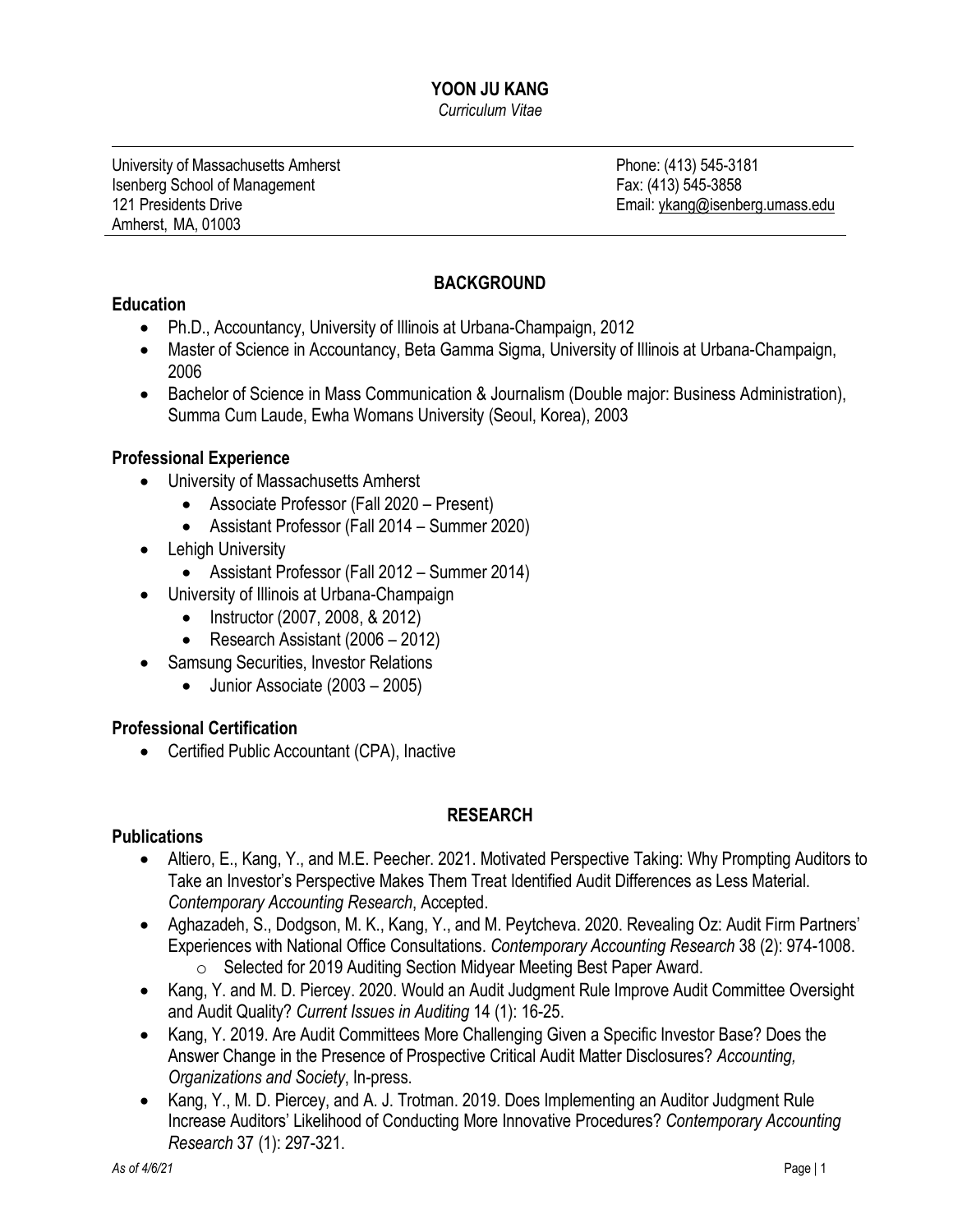• Kang, Y., A. J. Trotman, and K. T. Trotman. 2015. The Effect of an Audit Judgment Rule on Audit Committee Members' Professional Skepticism: The Case of Accounting Estimates. *Accounting, Organizations and Society* 46: 59-76.

## **Working Papers**

- "The Nature of Knowledge Shared During National Office Consultations: Example from Audit Firm Partners" (with Sanaz Aghazadeh, Mary Kate Dodgson, & Marietta Peytcheva) – In preparation for 2nd round review at *Auditing: A Journal of Practice & Theory*.
- "Insufficient Audit Committee Oversight: Do Auditors Step Up?" (with Sanaz Aghazadeh & Marietta Peytcheva) *–* In preparation for 2nd round review at *Accounting and Finance.*
- "Disentangling the Roots of Audit Inspection Risk: The Effects of Inspection Focus vs. Inspection Likelihood" (with Jenny Brown McCallen, Heather Carrasco, Marcus Doxey & Rich Houston) – In preparation for journal submission.
- "The Effect of Regulation and Expertise on Audit Committee Members' Oversight Process" (with Andrew Trotman) – In preparation for journal submission.

## **Other Research in Progress**

- "Unintended Consequences of Publicly Disclosing Critical Audit Matter Related Audit Procedures and Engaging in Proactive Communication with the Audit Committee" (with Aubrey Whitfield and Ken Trotman) – Data collection stage.
- "Does Implementing a Reward System in the PCAOB Inspection Process Increase Auditors' Pursuit of More Innovative Procedures?" (with Dave Piercey) – Data collection stage; Selected for 2020 CAQ Access to Audit Personnel Program
- "Automation Bias and Data Analytics: The Importance of Auditor Judgment in Effectively Utilizing Big Data" (with Jenny McCallen and Dave Piercey) – In preparation for data collection; Selected for 2020 Faculty Research Grant, UMass.
- "The Effect of Firm Learning Culture and Supervisor Coaching Style on Auditors' On-the-Job Learning" (with Elaine Wang and Dan Zhou) – Pilot data collection stage.

# **Invited Journal Conference Presentations**

• 2014 Accounting, Organizations & Society Research Conference. Kang, Trotman & Trotman (2015, *Accounting, Organizations & Society*).

# **Accounting Research Conference Presentations**

- 2018 International Symposium on Audit Research (ISAR). Kang, Piercey & Trotman (2019, *Contemporary Accounting Research*)
- 2018 AAA Auditing Midyear Meeting. Kang & McCallen (working paper)
- 2017 International Symposium on Audit Research (ISAR). Kang & McCallen (working paper)
- 2016 International Symposium on Audit Research (ISAR). Kang (2019, *Accounting, Organizations and Society*).
- 2014 International Symposium on Audit Research (ISAR). Aghazadeh, Kang & Peytcheva (working paper).
- 2013 AAA ABO Research Conference. Kang (2019, *Accounting, Organizations and Society*).
- 2013 International Symposium on Audit Research (ISAR) Altiero, Kang & Peecher (working paper).
- 2012 University of Illinois Symposium on Audit Research. Kang (2019, *Accounting, Organizations and Society*).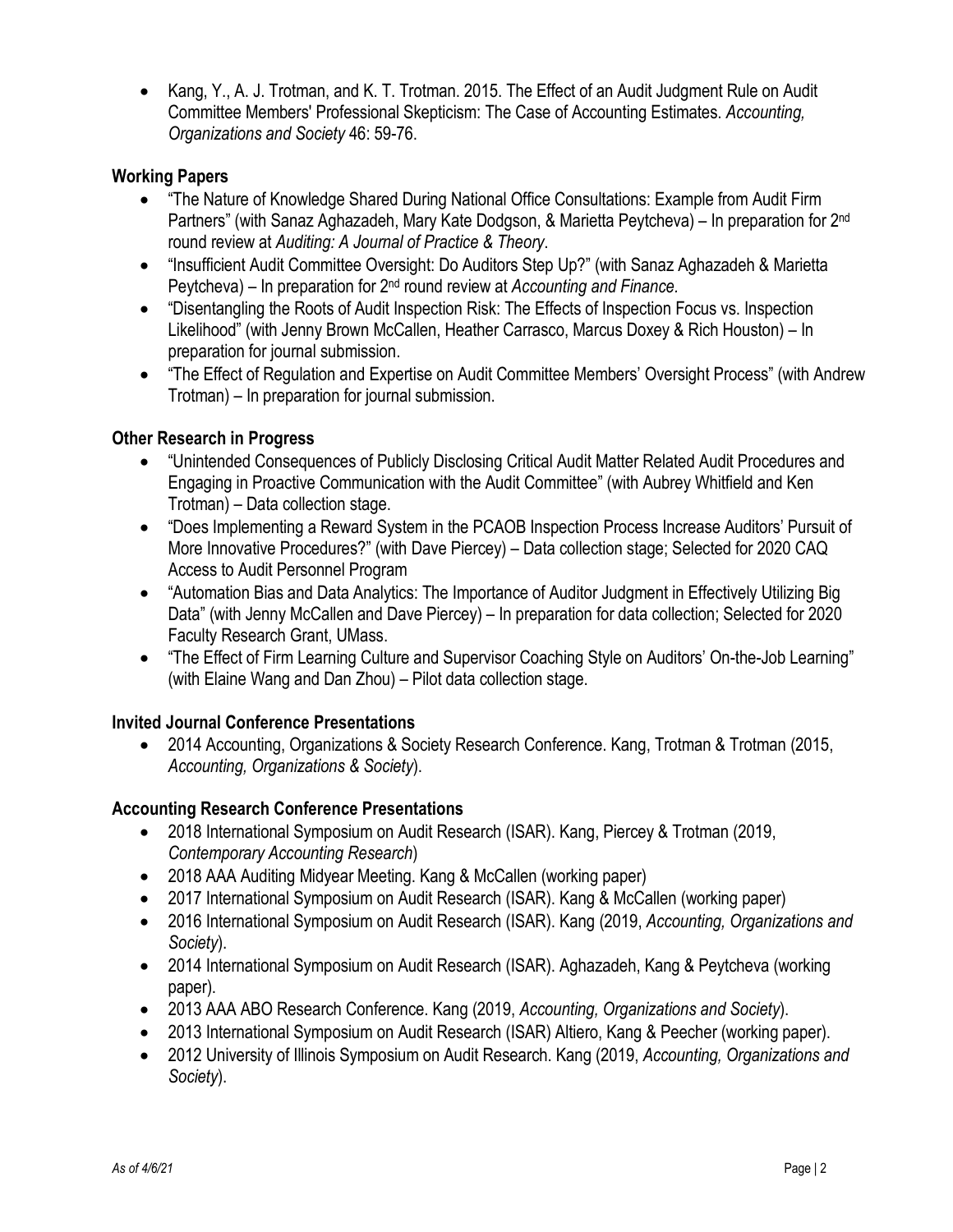### **Research Awards & Grants**

- Faculty Research Grant/Healey Endowment Grant, UMass (2020)
- Access to Audit Personnel Program, Center for Audit Quality (2020)
- Best Conference Paper Award, AAA Auditing Section (2019)
- Access to Audit Personnel Program, Center for Audit Quality (2016)

#### **Invited Research Workshop Presentations**

- Northeastern University, Spring 2019
- Texas Tech University, Spring 2018
- KAIST-Korea University Joint Workshop Series, Summer 2016
- University of New South Wales (Australia), Summer 2011

### **TEACHING**

#### **Graduate-Level Teaching**

- Behavioral and Experimental Research Methods (SCH-MGMT 895R), UMass
	- Fall 2017 Present
- Fundamental of Auditing (Accounting 497), Lehigh University
	- Spring 2014

#### **Undergraduate-Level Teaching**

- Advanced Financial Accounting (Accounting 423), UMass
	- Fall 2017 Present
- Auditing (Accounting 441), UMass
	- Spring  $2015 -$  Spring  $2017$
- Fundamentals of Auditing (Accounting 320), Lehigh University
	- Fall  $2012 -$  Spring 2014
- Introduction to Financial Accounting (Accounting 151), Lehigh University
	- $\bullet$  Fall 2012 Fall 2013
- Assurance & Attestation (Accountancy 405), University of Illinois at Urbana-Champaign
	- Summer 2006, 2007, and Spring 2012

#### **Teaching Honors**

- Awardee, College Outstanding Teaching Award, Isenberg School of Management, UMass, May, 2020
- Nominee, Lilly Teaching Fellowship, UMass, March 2019
- Nominee, College Outstanding Teaching Award, Isenberg School of Management, UMass, March 2019, 2020
- Nominee, Distinguished Teaching Award, Fall 2018

#### **SERVICE**

### **Editorial Service**

• Editorial Board Member, *Auditing: A Journal of Practice and Theory* (June 2017 – Present)

#### **Ad Hoc Reviewer**

- *Accounting, Organizations and Society*
- *Auditing: A Journal of Practice and Theory*
- *Behavioral Research in Accounting*